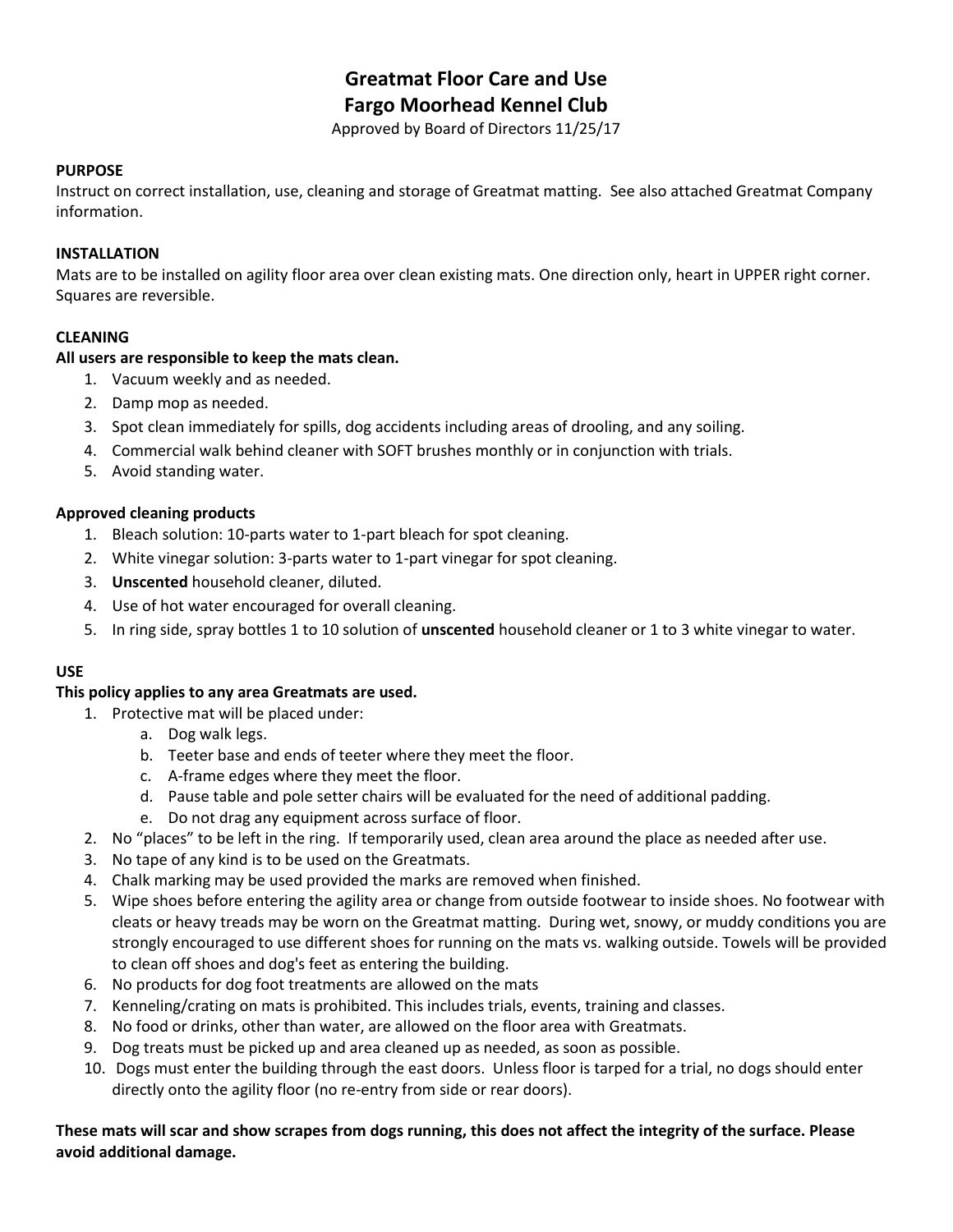# **STORAGE**

Mats will be stored lying flat on pallets in a temperature controlled environment, avoiding extreme heat and following manufacturers recommendation for maximum stack height.

# **The following is Greatmat Company information:**

# **DESCRIPTION**

Top Features for Dog Agility Mats Interlocking Tiles

- 1. Maximum comfort for trainers and dogs
- 2. Floor cushion allows dogs to train longer
- 3. Non slip grip top for dog agility traction
- 4. Waterproof will not absorb moisture
- 5. No adhesive required for installation
- 6. Light and portable, easy to install, four border strips come with each tile
- 7. Double sided reversible agility tiles
- 8. Lead free and latex free

# **Use Types**

Agility Training, Fly Ball, Obedience Training

Dog agility mats provide superior traction and comfort for dogs and trainers alike. Dog owners and dog agility floor users will enjoy maximum comfort for many years with the Greatmats durable EVA foam agility mats. They are double-sided and in-line reversible, allowing for use of both sides of the mats, increasing the value these mats offer.

**1. Maximum Comfort** Our durable agility mats provide comfort for trainers and dogs that's unmatched by other products on and provide cushioning. These mats are especially good for puppies, as these young dogs' joints are still developing, and for older dogs, who may be starting to experience some joint pain. Versus a hard flooring option, our EVA foam tiles provide a great comfort level for dogs who are undergoing agility training. Our tiles also work well as dog play mat options, providing a comfortable place for dogs to play. And trainers are on their feet and moving almost as much as the dogs during the agility sessions, so the comfort of the foam tiles is just as important for the humans as for their dogs. The foam used in these tiles provides more comfort and anti-fatigue benefits in a flooring material than hard rubber style tiles. The rubber tiles don't have much cushioning or give.

**2. Floor Cushioning** The dense foam mats are lightweight, portable and feature a durable grip surface texture that provides exceptional traction for dogs' paws while providing enhanced support and cushion for trainers and dogs alike. This flooring system will endure the daily punishment of agility training. You can train your dogs in comfort with our durable foam interlocking agility mats. Each tile measures 3/4 of an inch in thickness, which yields a nice level of cushioning for dogs. Customers have reported that their dogs are able to train and jump for longer periods of time, thanks to the cushioning on the floor. The cushioning of the floor protects your dogs' foot pads versus a rough or extremely hard flooring. Some types of hard flooring can catch a dog's nail during agility training, as it attempts to gain traction on the hard floor. Occasionally, the dog could lose a nail when this occurs, causing a painful injury that will reduce the amount of time the dog can spend in training and playing. A cushioned floor with a bit of give will keep the dog's nails safer.

**3. Non-Slip Grip** Our agility mats feature a durable surface texture that provides exceptional grip and traction for dogs' paws, while providing enhanced support for trainers too. Because of the no-slip surface texture of our dog agility flooring, you can expect to see some toenail scuffing, puncturing, indentations or other markings in the surface of the dog agility mats. This does concern some customers aesthetically when it initially occurs. However, these surface markings and indentions will not affect the performance of the agility mats or change the dog agility mat's ability to provide maximum anti-fatigue cushion and traction. The dog will be able to use its foot pads to gain a bit of traction on the non-slip surface of our foam tiles, meaning the dog will have better success during agility training versus trying to train on a hard floor surface that's a little slippery. Feel free to use our dog agility flooring under any type of dog agility training equipment. The non-slip grip allows the equipment to stay securely in place, even when dogs and trainers jump and step on the equipment. With a